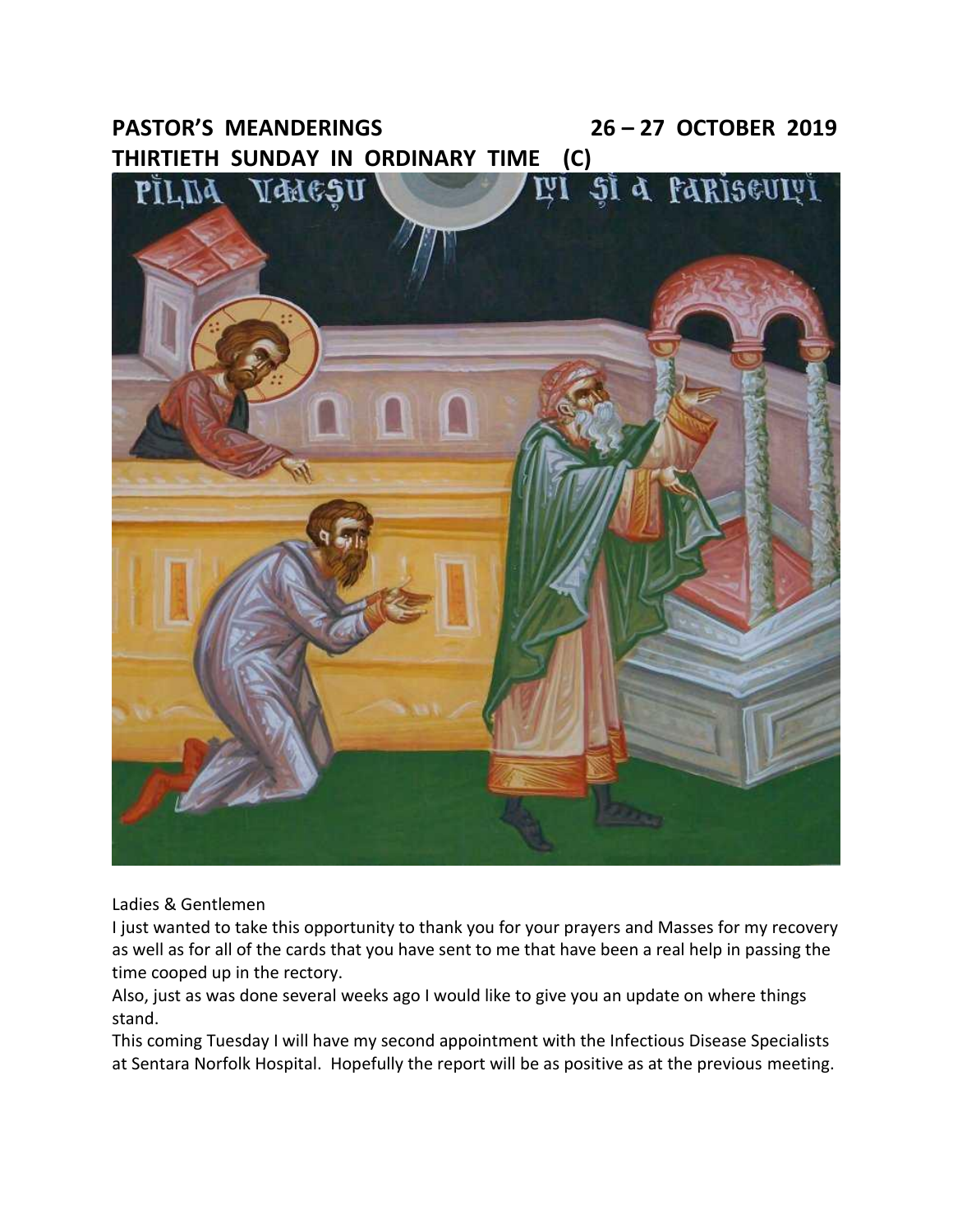Hospital testing and subsequent testing while here at the rectory has confirmed that I have an infection of streptococcus canis in the disks of the spine which has also resulted in an abscess. Some "strep" organisms are normally found on the bodies of humans and animals and do not normally cause disease infections. Others may cause disease (sometimes severe) in both people and humans. Under certain circumstances these bacteria can cause opportunistic infections. Transfer from animal to human is highly unlikely, but obviously it happens. It is even more unusual to find this infection in the spinal column. According to the stream of medical personnel that passed through my room they found it a rare enough occurrence to declare I was an oddity. I'm not really sure if they were referring to my infection or to me. I'll let you all to determine that.

Almost all dogs and cats carry this bacteria on their skin and in saliva. A cautionary note, please wash your hands after playing with your pets. Also, do not allow them to lick your face or open wounds.

I am still receiving daily doses of antibiotics through a PICC Line.

Hopefully, the meeting with the doctors this week will be positive which would mean that I can plan on returning around Nov. 9.

Once again thank you so much for your prayers and concern they have been most welcome and beneficial.

Totally unrelated point. Apparently once again my email contacts has been jacked. If you receive any email from [frbrian@gmail.com](mailto:frbrian@gmail.com) do not open it and delete the message. I have never had a Gmail account and I am not in desperate need of some emergency assistance or trapped in Gaum and need financial assistance to get back to Tidewater.

Yes, this edition of the Meanderings is a lot shorter than normal. In the future there will be more information on a variety of topics related to liturgy and Church teachings. As in the past these are meant to be an adjunct to the education opportunities provided here at St. Stephen's.

God Bless

# **SUNDAY REFLECTION**

We live in an image-laden world. We talk about organizations getting a 'new image'. Political parties employ 'spin doctors'. Products and companies are 're-branded.' Advertising can change our buying habits, our perceptions of ourselves, our bodies, our politics, and even our religions. In a world of constant 'communications' there is a premium on being able to make things appear genuine, attractive, wholesome, and good. And for many that is the key demand: appearance. It might be good, but it must appear good; it might not be all it's cracked up to be, but so long as it is branded properly and marketed well, then who cares?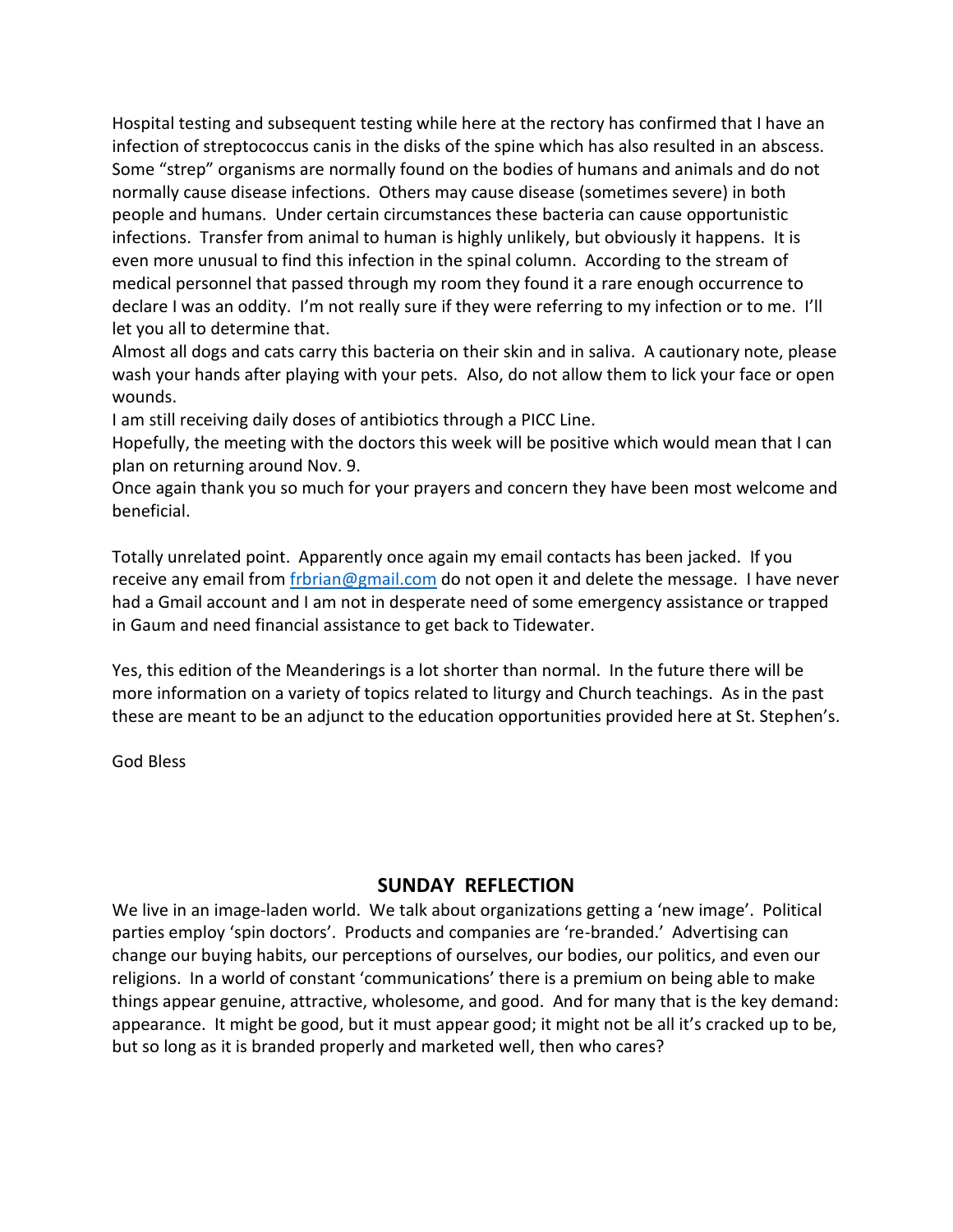A newspaper owner once said that when legend replaces fact, then print legend. Another told his editor that selling papers was his business, not news. This is the world of The Lie, where reality is in the background and perception is all that matters.

We as believers in a Creator have the task of challenging The Lie: reality is our business because it comes from God and will return to God, and we shall be asked about our stewardship.

Getting behind appearance is, however, always difficult, and it always has been. We have to constantly pull ourselves up to make sure that we see beneath the glittering images that strike our senses and which can deceive us. This is the wisdom captured in the proverb; "Don't judge a book by its cover" – the problem is that most of us do just that more often than we like to admit and this is proven by the fact that giving a book 'hype' works time and again in promoting its sale.

This task of not being taken in by illusions that we know is important in our everyday lives: we do not want to be fooled, conned, or cheated. But it is also a Christian task for we proclaim the Christ to be The Truth. Taking issue with hype and deception is part of our witness to the truth. Making sure that we are not engaged in deceptions is a basic of Christian discipleship.

Today's Gospel, as it should always, challenges us at several levels.

First, there is the reality that we are immersed in a world of icons and brands, labels and styles. The very model of the devout follower of the Law is the Pharisee. The very model of the 'bad guy' is the Tax Collector. In the world of stereotypes and images we are to admire the first and condemn the second. But God acts at the level of truth, not the level of stereotypes and manufactured expectations.

Second, there is the contrast between external religiosity and a genuine desire to have a relationship with God. The two should go together, but just as a brand may have high appeal and not be the genuine article, so too with religion. But God does not dwell at the level of external and human display.

Third, there is the contrast between self-deception and self-knowledge. We can so easily con ourselves into believing our own propaganda without being aware of our faults and needs. We are all in need of greater integrity and of God's mercy.

We claim to be the people of "The Way', we claim to follow the way, the truth, and the life.' This is a call to integrity, self-knowledge, and humility: these are not virtues that come naturally to us as beings who love our senses. But there are the virtues that will bring us life with God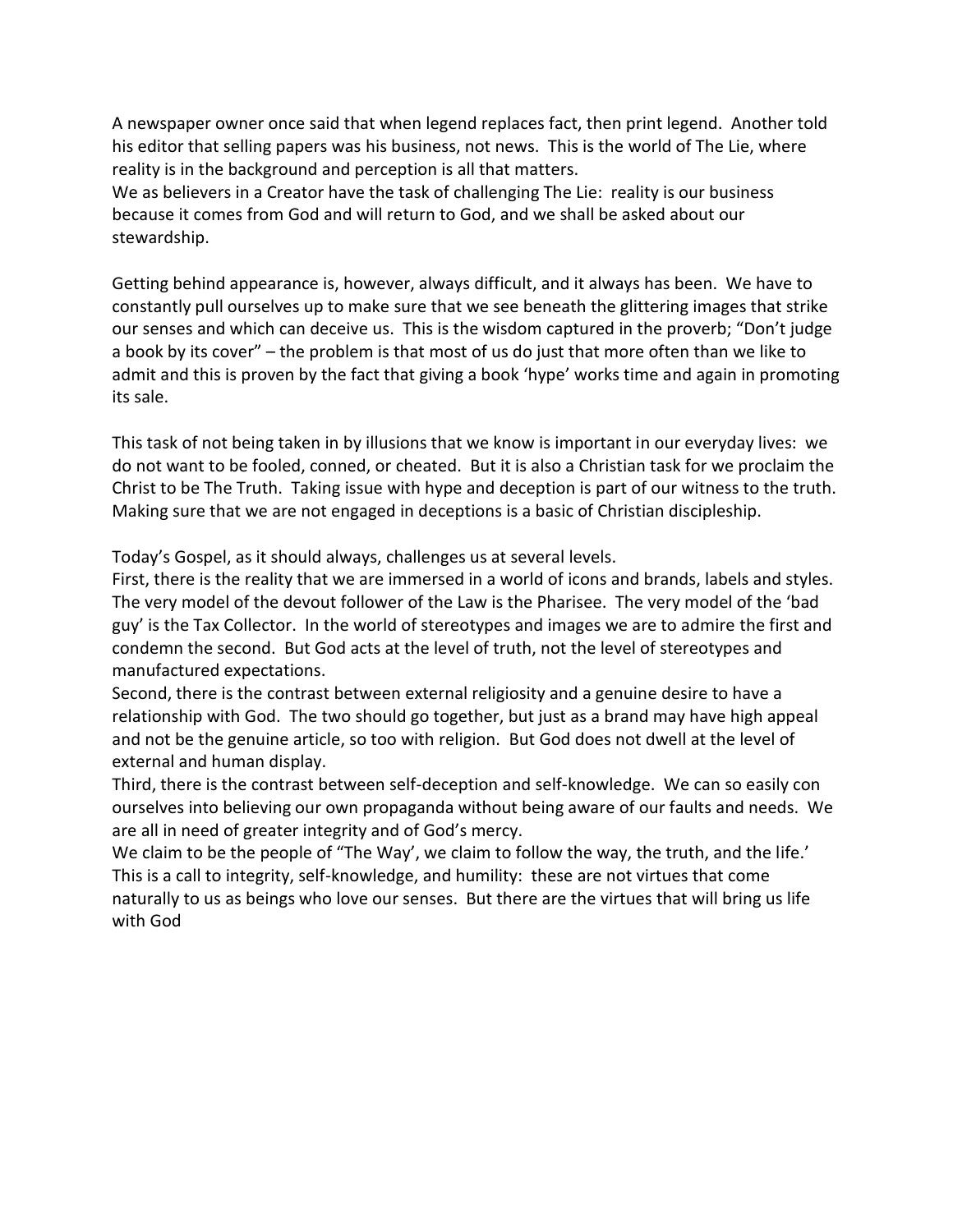

**STEWARDSHIP:** Both the first reading and today's psalm say clearly that the Lord hears the cry of the poor. Have I been given the gifts – of time or money or abilities – to be the means by which God answers their need?

Pope St. John XXIII

"It is not true that some human beings are by nature superior and others inferior. All men are equal in their natural dignity."

### Pope St. Pius X

"The equality existing among the various social members consists only in this: that all men have their origin in God the Creator, have been redeemed by Jesus Christ, and are to be judged and rewarded or punished by God exactly according to their merits or demerits."

# **READINGS THIRTY-FIRST SUNDAY 3 NOV '19**

**Wis. 11:22-12:2:** This reading shows us an omnipotent, loving God, mindful of all His creation, a God who guides and protects us, but who also calls on us to repent.

**2 Thes. 1:11-2:3:** Paul writes to encourage the Thessalonian believers distressed at the death of some of their number, and he prays that they may be worthy of God's call.

**Lk. 19:1-10:** The thoroughgoing conversion of Zacchaeus, the tax-collector set radical standards for the Christian disciple.

Blaise Pascal

"Do little things as if they were great, because of the majesty of the Lord Jesus Christ who dwells in thee."